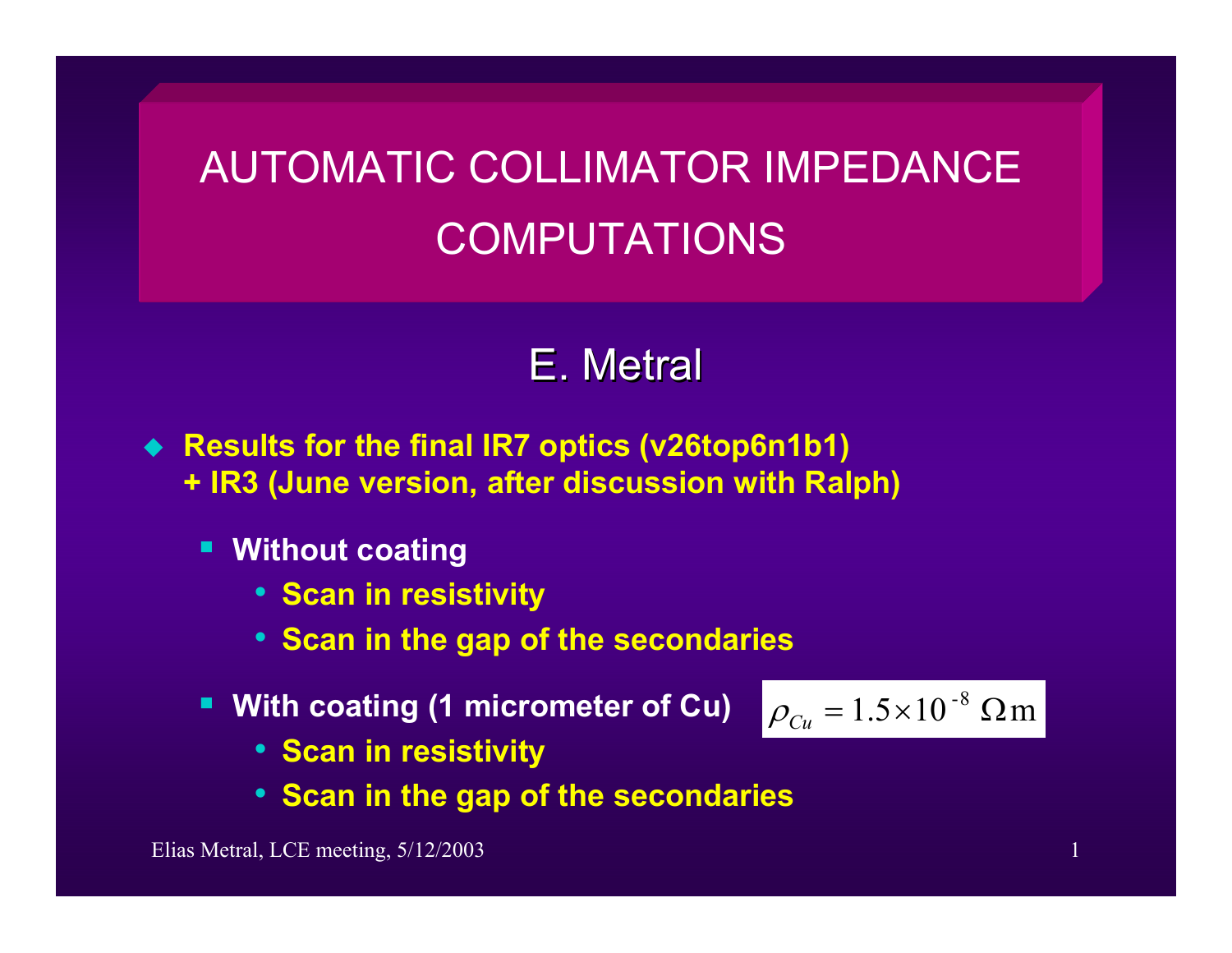

Elias Metral, LCE meeting, 5/12/2003 2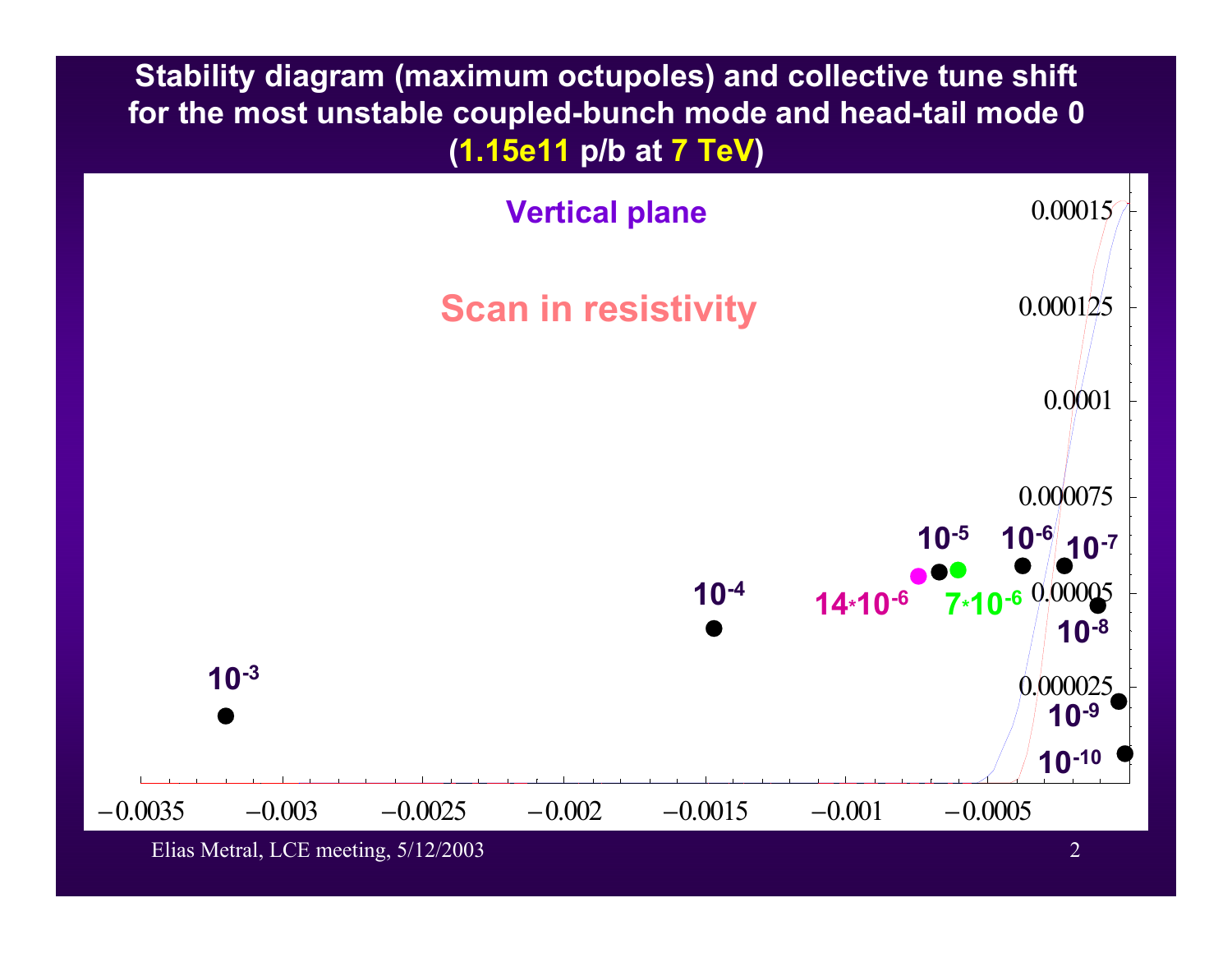

Elias Metral, LCE meeting,  $5/12/2003$  3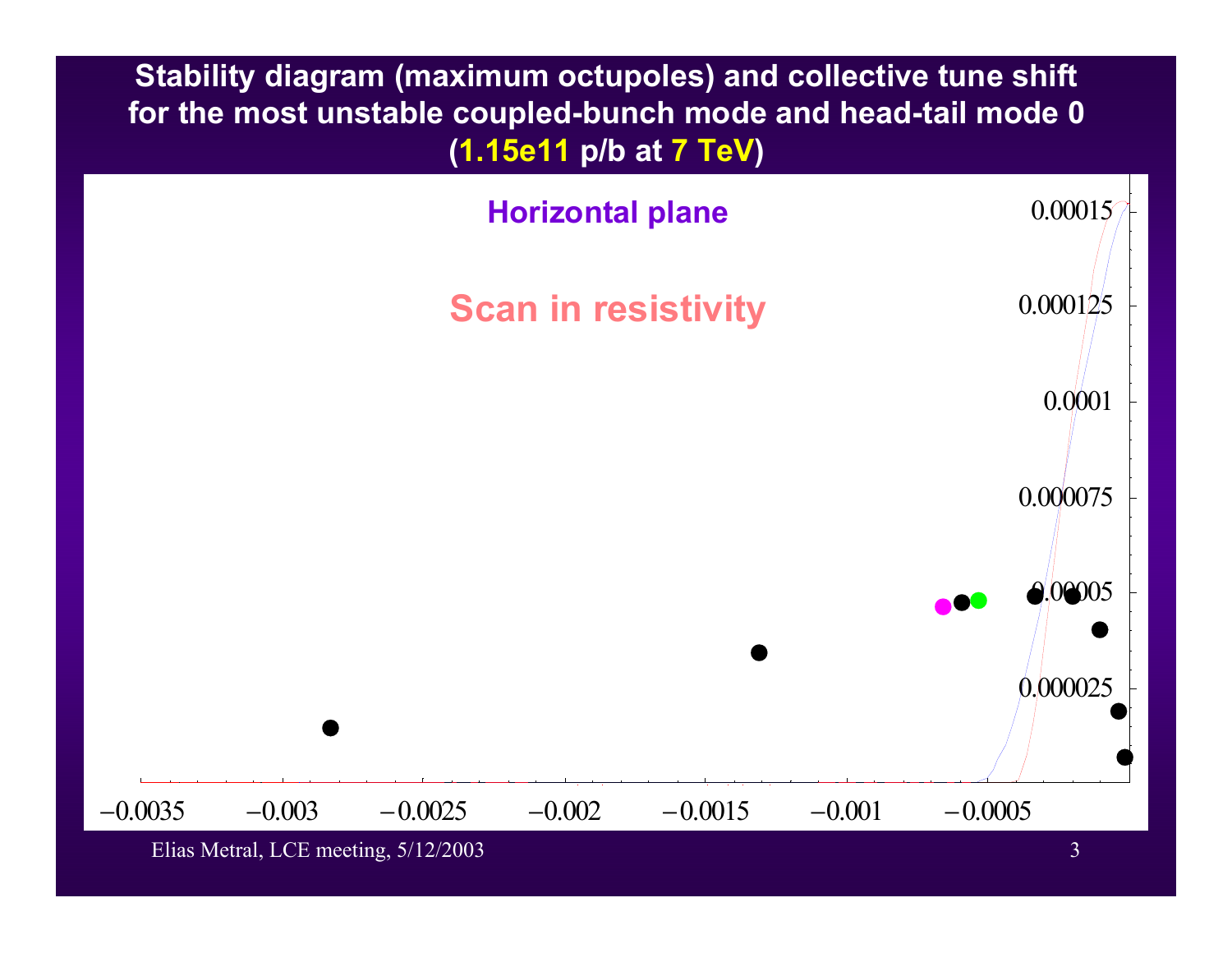

Elias Metral, LCE meeting, 5/12/2003 4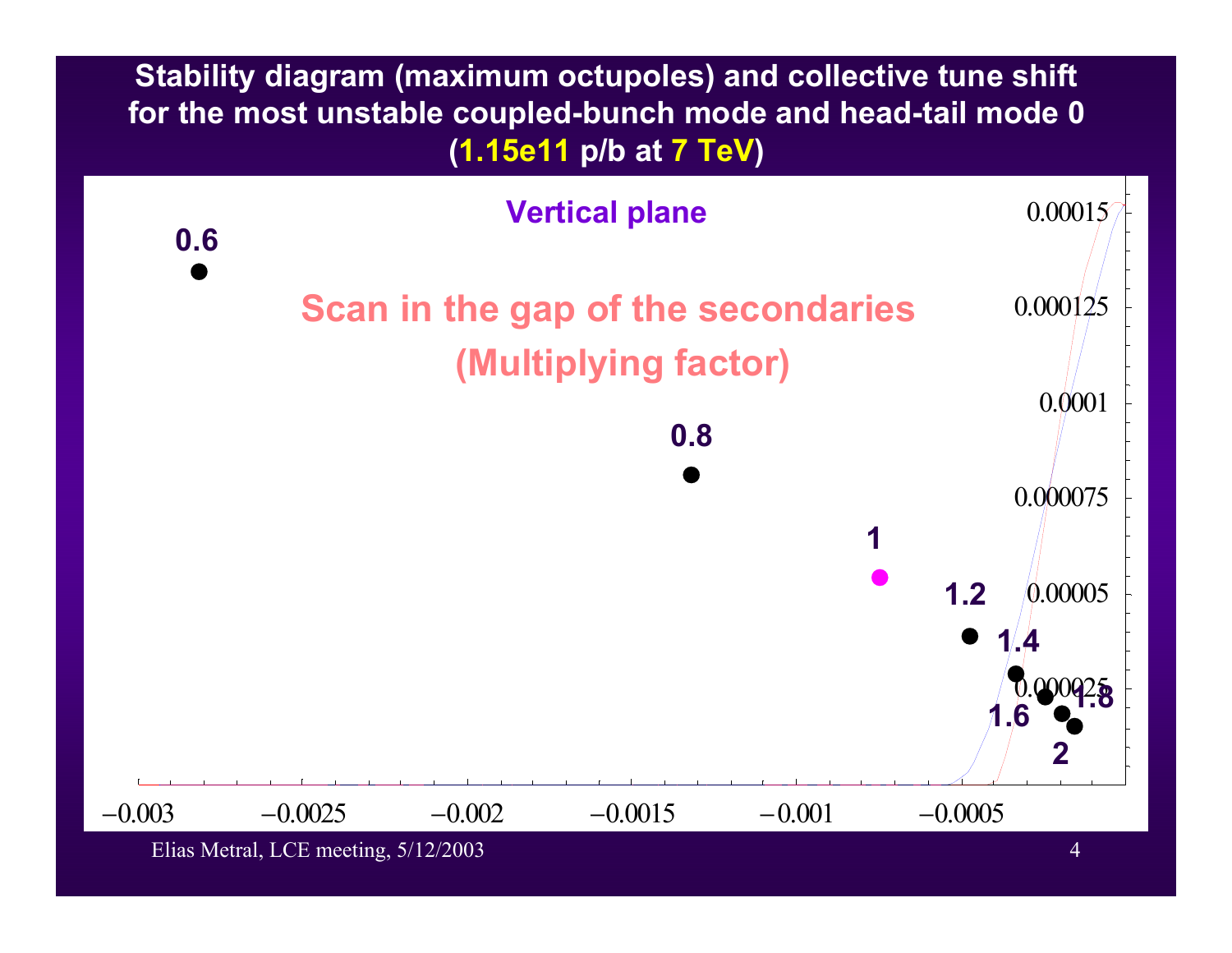

Elias Metral, LCE meeting,  $5/12/2003$  5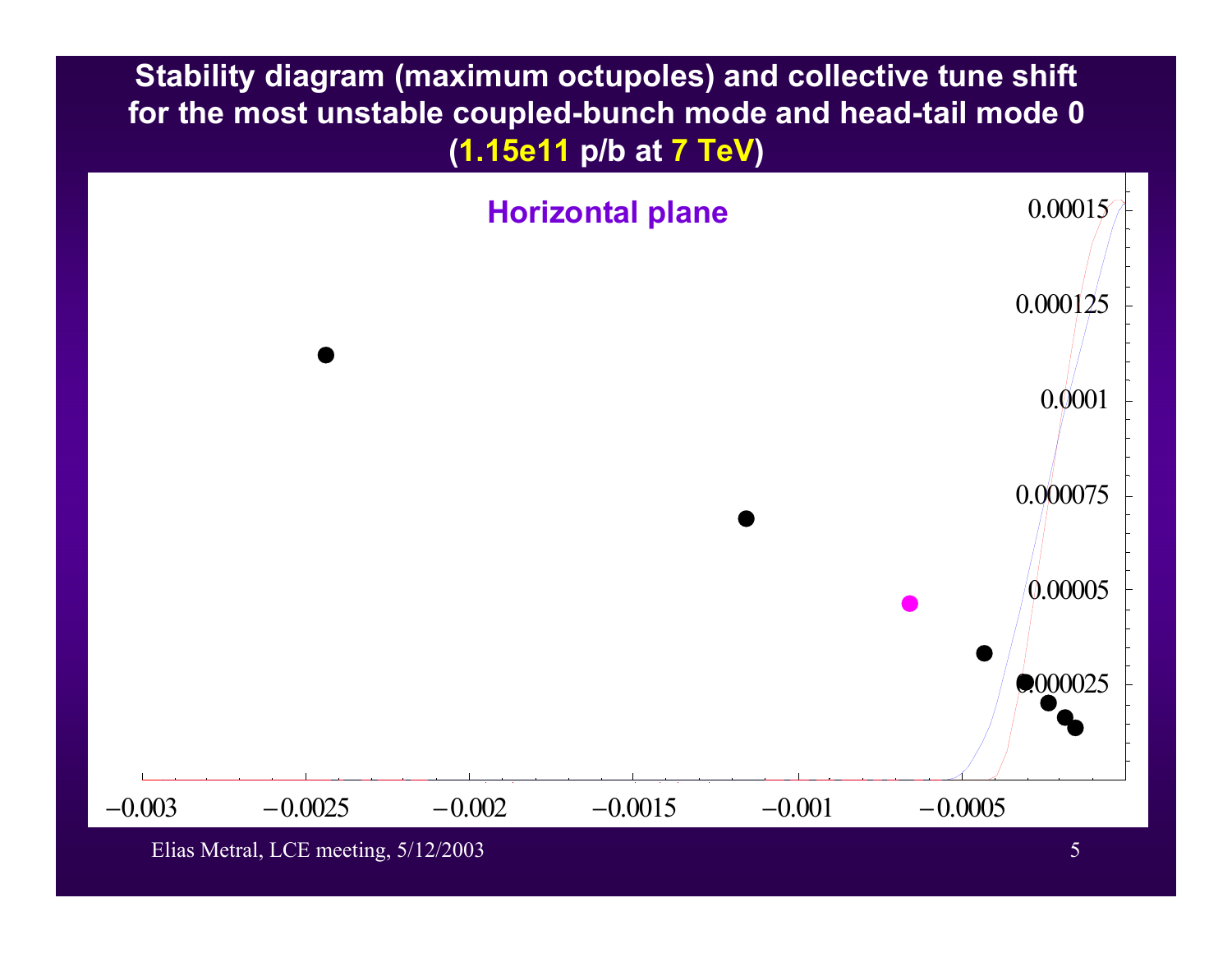

Elias Metral, LCE meeting,  $5/12/2003$  6